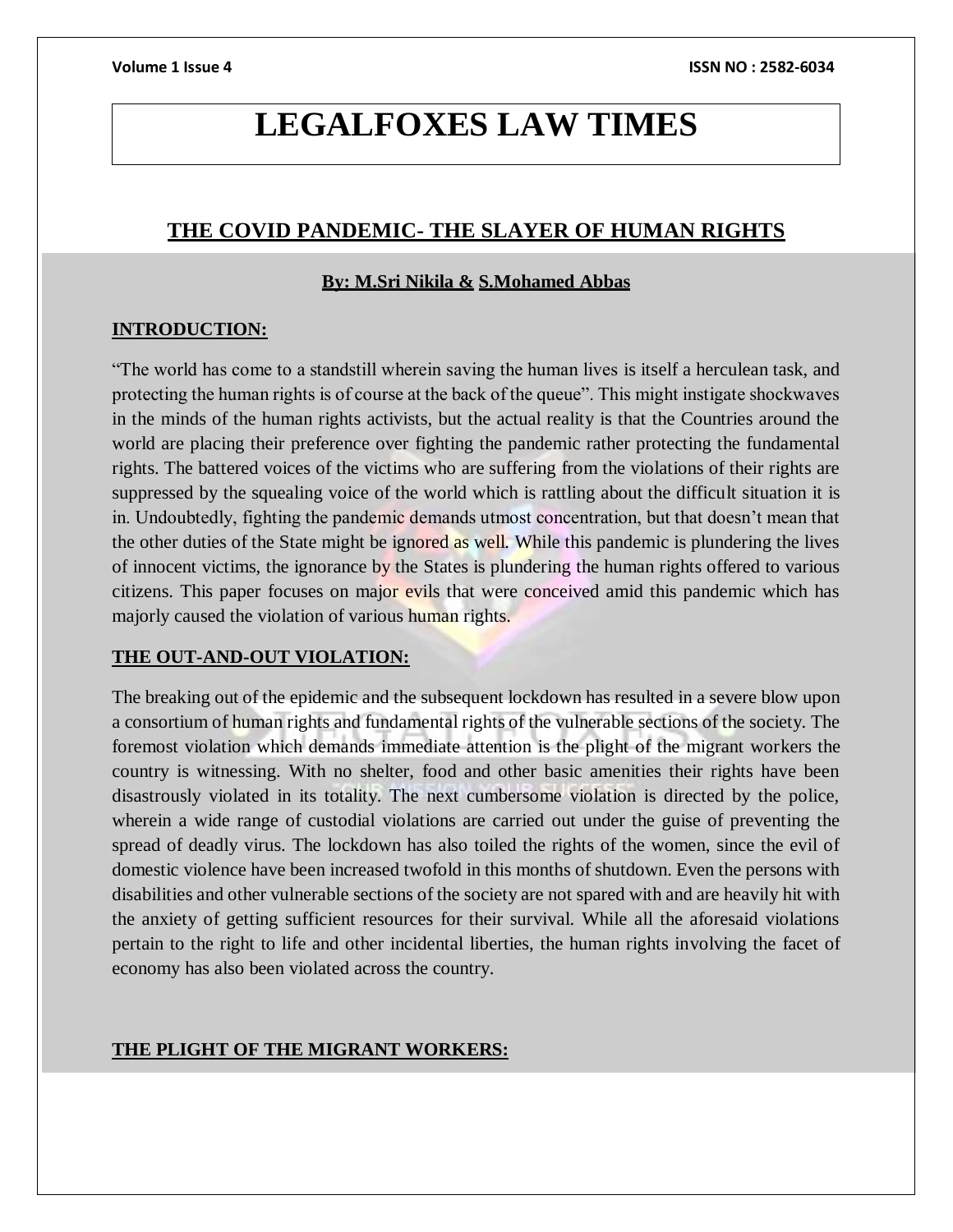Whilst deliberating upon the violations and the subsequent sufferings, it is of paramount importance to highlight the irreconcilable circumstances the migrant workers are living in. The country is estimated to have around 40 million migrant workers, but the fact that almost half of the said population is stranded in roads without any food and other basic requirements right from the announcement of the lockdown is imbibing shame more than shock. The poor planning of the government has left the migrant workers in roads and in extreme circumstances has made them walk hundreds of kilometres in barefoot to reach their hometown. While the Constitution of the country is boasting upon offering the right to life to the citizens, the same Country has been a spectator, when 16 migrant workers who were resting upon the railway track were run over by a goods train near Aurangabad in the second week of May. Some may raise contentions as to why the workers had to sleep in the tracks and lose their lives, but the reason for the same was later identified as they were extremely exhausted after a 45 km walk. The plight of the migrant workers didn't end there and the very next week 24 migrant workers were killed due to a crash between two Lorries in Uttar Pradesh. Reports reveal a dreadful statistics that around 198 migrant workers were killed during this period of lockdown owing to various road and rail accidents. All they needed was to move to their hometowns, which is nothing but their fundamental freedom to move throughout the territory of India. Though the Government was imposing a reasonable restriction on the right to movement, but the same must have been done after taking reasonable measures to transport the migrant workers to the destined places.

### **THE CUSTODIAL CRUELTY:**

"For these people, state machinery has become a larger threat than the COVID-19 pandemic."<sup>1</sup> The next mammoth violation is happening under the guise of protecting the societal order, wherein the machinery of the State is overstepping on its power and mistreating the civilians. Inflicting too much of violence is on the face throwing light on the saying, "Why break the nut with a hammer while a nutcracker is sufficient to do the same". Tens of thousands of cases have been filed throughout the country in one day, which is supplemented by a large number of vehicular confiscations. The same proves sufficient in maintaining the public order, but at certain instances the state authorities are inflicting pain upon the civilians. While the same cannot be even justified when done to the citizens who are violating the order of ban, the pain infliction upon the citizens who were moving out to buy the essential supplies is an outright violation upon the fundamental rights. In the initial phase of the lockdown around March last week, a 32-year-old man was allegedly beaten to death by the police when he was stepping out of his home for buying milk. More recently, the Southern India witnessed a ravishing incident where a father and son were beaten to death in the police custody for a sole of reason of them opening their shop beyond the curfew hours. The arrest was made on June 19, and the next day the father and son duo were

<sup>1</sup> Nazia Erum, *Battle Against Covid-19 Must Not Leave Behind The Poor And Marginalised Communities In India,*  AMNESTY INTERNATIONAL INDIA *(*June. 25, 2020, 09.03 AM) amnesty.org.in › News Updates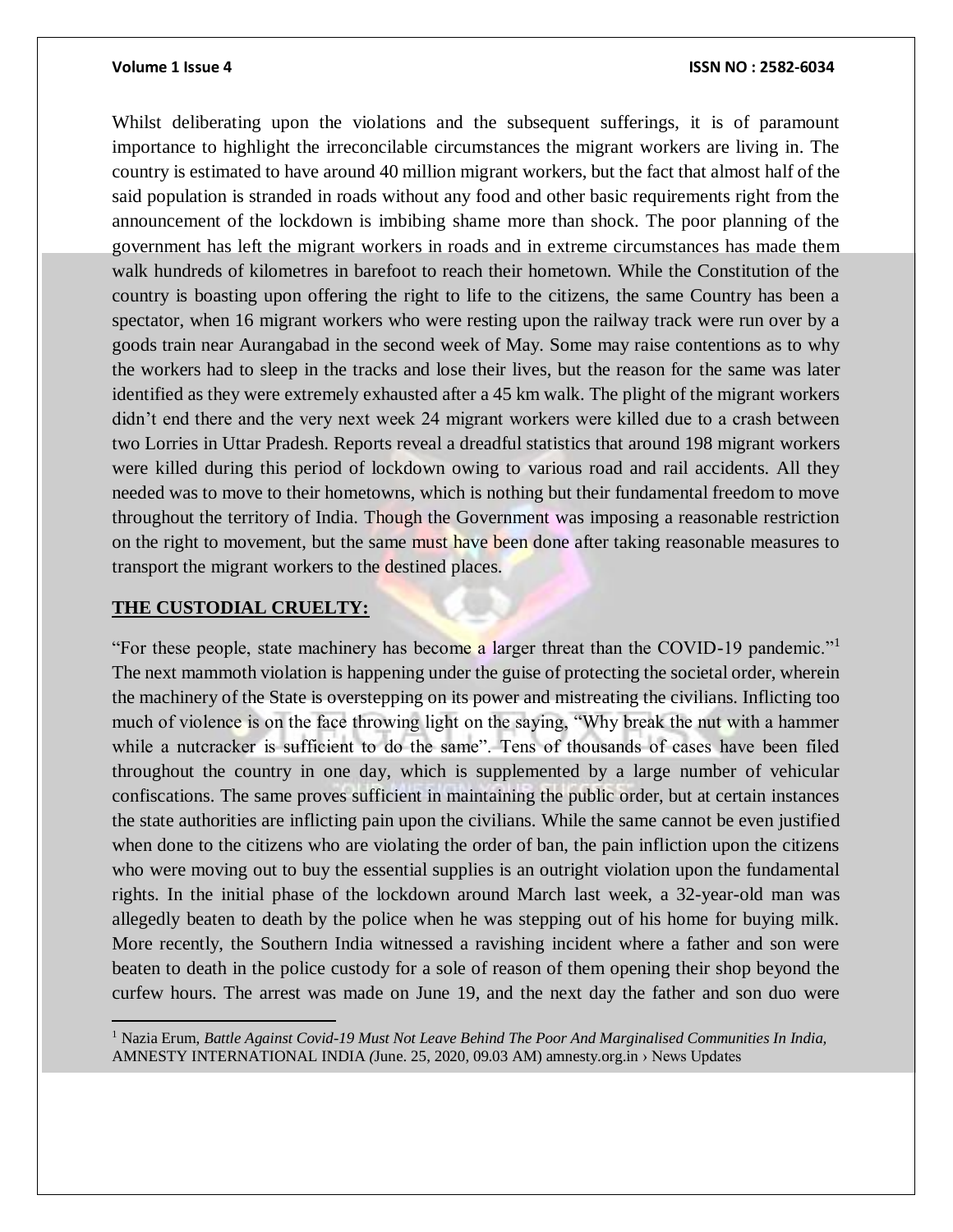admitted in the hospital with severe wounds wherein it was found out that the father's dhoti and the son's pant were fully soaked with blood. After two days of agony the son passed away, and his father passed away the very next day. Article 21 being the heart of the Constitution has been violated heartlessly by this inhuman activity of the state authority. A torture or cruelty being in any form which is inhuman or degrading treatment would ultimately violate the human dignity which yet again forms a part of right to life, therefore this would be prohibited by Article 21since there was no procedure established by law which recognised such inhuman practice and also this act fails out rightly the test of reasonableness. It also on the face throws light upon the act of arbitrariness exercised by the state machinery which plainly means it is violative of Articles 14 and 21 and therefore unconstitutional.

#### **THE DISABLED COMMUNITY'S DISTRESS:**

More than the deadly virus, the guidelines issues by the healthcare sector i.e. the practice of social distancing have stuck a hot iron rod upon the people with disabilities. The physically challenged community finds it more difficult to carry out even the most basic chores without any external help. Since they are not supported by the domestic help owing to the lockdown, passing of each day have been a greater struggle for them. Unlike other violations, the violation they are subjected to is varying to a greater extent depending upon their disability. Whilst a visually impaired person needs someone or at least some wall to hold upon for his movement, the same is not safe in these times, when human touch is aggravating the spread of the virus and other things offering the external support is doubted upon being tainted with the virus. Wherein a quadriplegic person supported by the wheel chair who could move freely is suffering in another facet that, it is impossible for him to carry out his daily chores without any external help, which again is restricted by the present situation. More than the essence of moving, the denial of access to the essential supplies and other medical requirements are the major factors which are tormenting the victims to a greater extent. A 40-year-old disabled man who underwent a hip surgery in the month of March, started bleeding profusely from the wounds in the first week of April, but to add up to his agony he could not reach to any ambulance owing to the lockdown and even if he had reached, there was no sufficient financial resources for him to reach the Hospital. On the other hand, the disabled vulnerable community leading their life in the care institutions have been stranded on the roads, when the care institutions are shut down due to the fear of the virus spread. The fact that the disabled persons are toughly grinding over performing the very basic necessities such as cooking, cleaning and bathing is importunately ringing an alarm as to attract the State's immediate actions.

#### **THE MISERY OF WOMEN:**

While the phenomenon of domestic violence has been a customary practice, yet it has gained new facet with outbreak of the pandemic. When the walls of the most household are witnessing the gruesome practise of domestic violence, the world is not paying heed to the tears of the victims. The most common identified form of domestic violence in this period of lockdown is identified to be sexual, physical and economic abuse. The factors leading to the rapid increase in the cases of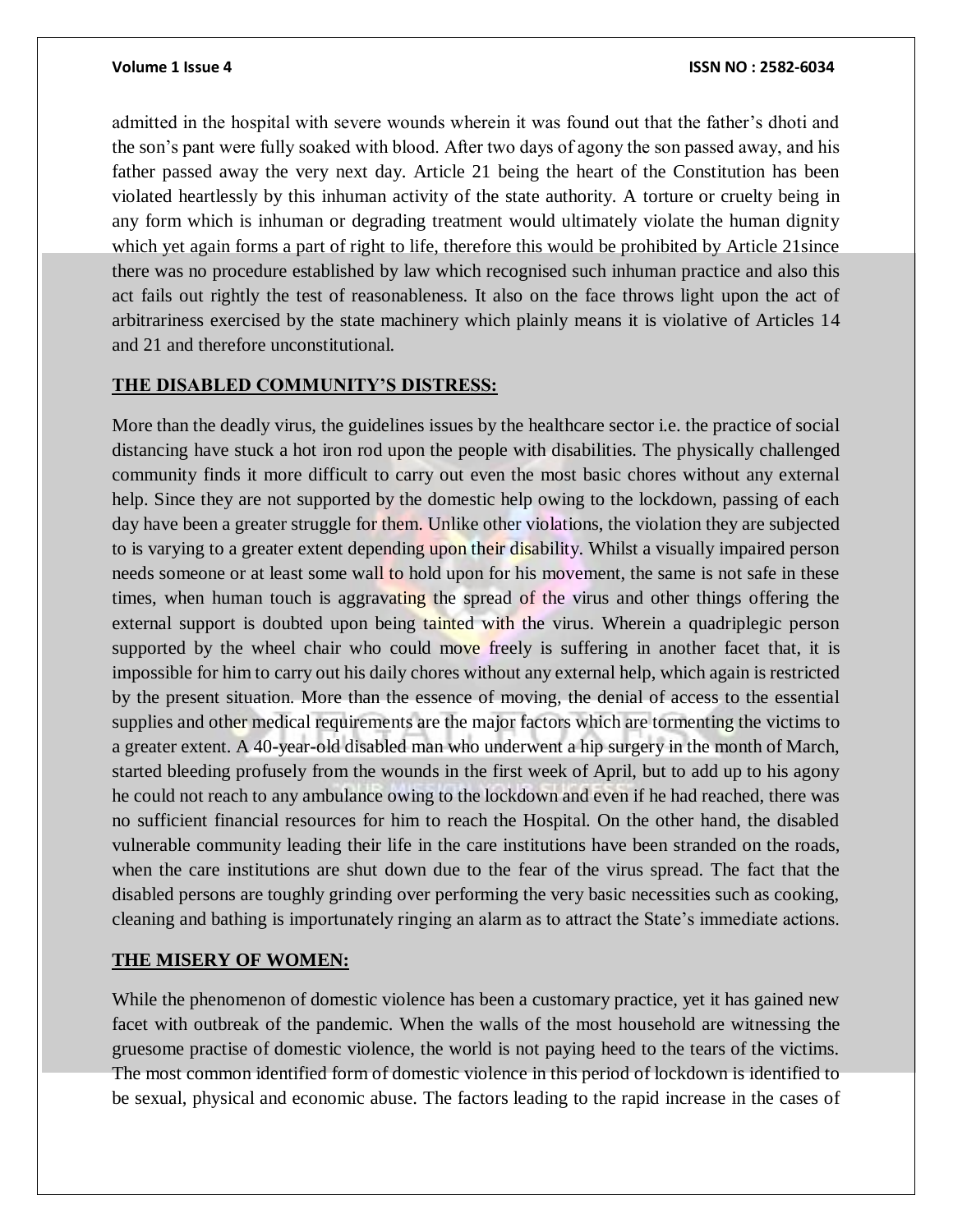$\overline{a}$ 

#### **Volume 1 Issue 4 ISSN NO : 2582-6034**

domestic violence in these times of pandemic are most commonly stress, the disruption of social and protective networks, and decreased access to services.<sup>2</sup> The most grieving reality is that, while even the women are suffering from all the factors as equally as men, yet they are subjected to violence and abuse by the men. The attitude of men that the women are the medium to express their psychopathic traits and grievances is the foremost factor which is hindering the progress of the society towards the direction of violence-free society. When the news of lockdown were around the corner, a 25 year old woman went to her maternal home fearing that her spouse would abuse her mentally and physically during the lockdown. When she was expecting to be relieved from the violence of her husband, she didn't imagine that the evil practice of domestic violence would reach out to her by means of her brother. The reason for the same was stated that her brother was not financially stable to support the whole family and she was thought to be a burden on his head to take care of, which ultimately lead him use force on her. When the victim reached to the helpline, she expressed her hesitance to report to the police as she feared that police would also beat her up<sup>3</sup>. While the enforcement machinery is concentrating upon the pandemic, the victims are hitting a rock bottom due to their exposure towards domestic violence at frequent intervals. Despite many international instruments such as Beijing Conference and its 'Platform of Action' Appointing of Special Rapporteur on violence against women; Universal Declaration of Human rights (UDHR); Convention on the Elimination of All Forms of Discrimination Against Women (CEDAW); Declaration on elimination of violence against Women are incessantly working on to curb the menace of violence against women, yet countries like India cannot effectively implement any mechanism to destroy this evil.

#### **THE ANNHIATION OF ECONOMIC RIGHTS:**

Whilst the aforesaid violations are directly affecting the right to life and other incidental rights, the factum of unemployment which has bloomed right from the inception of the lockdown has wiped out the economic rights of the individuals, which yet again impacts the right to life of the victims. Since the announcement of the lockdown, 40 million people have lost their jobs and these people majorly form part of the unorganised sector. To the least, the unemployed individuals from the urban sectors try to find access to the food resources by staying in relief camps or some voluntary organisations, but the unemployed community from the rural side is extremely affected as it is impossible for them to gain access to the needed resources. In addition to that hundreds of millions of the citizens are affected by the Travel restrictions and the quarantine measures wherein the factories are identified with shortage of labour and resources, which is ultimately threatening the

<sup>2</sup> World Health Organisation COVID-19 and violence against women ,*What the health sector/system can do-* (June. 03, 2020, 18.30 PM) https://www.who.int/reproductivehealth/publications/emergencies/COVID-19-VAW-fulltext.pdf

<sup>3</sup> Shemin Joy,*Coronavirus Crisis: No lockdown for domestic violence*, DECCAN HERALD (June. 04, 2020, 17.15 PM) https://www.deccanherald.com/specials/insight/coronavirus-crisis-no-lockdown-for-domestic-violence-829941.html